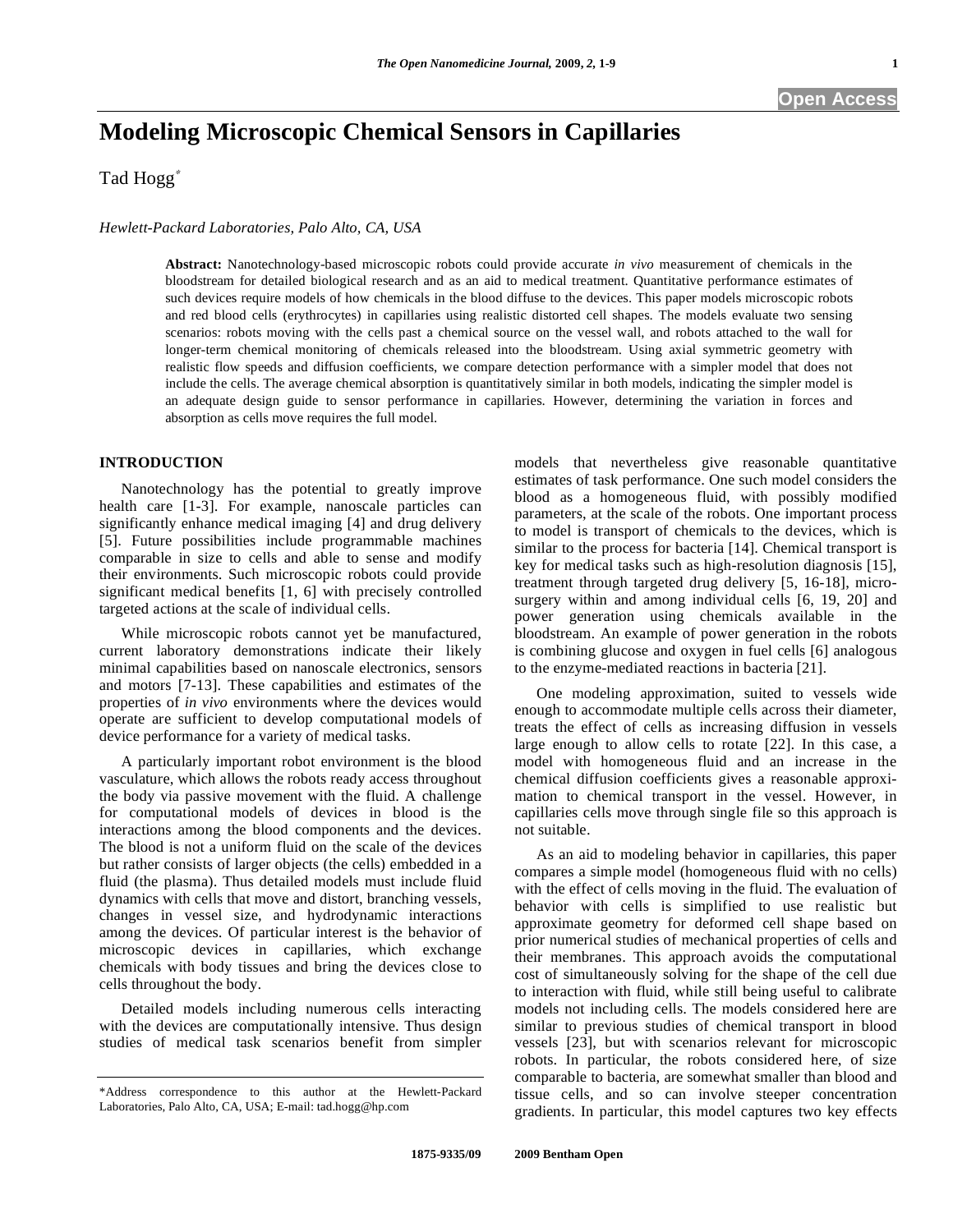of cells in capillaries: their effect on the fluid flow and their restriction on chemical diffusion within the plasma. The remainder of the paper describes the cell model and compares its predictions with the simpler homogeneous fluid model.

#### **METHOD**

 We examine the effect of cells on microscopic chemical sensors in capillaries by numerically evaluating the fluid flow and chemical diffusion. We consider a cylindrical vessel [24] and an axial-symmetric geometry with the cells centered along the axis of the vessel. Fluid motion in these small vessels is dominated by viscosity. Such microfluidic flows are generally smooth and laminar with little mixing [25], leading to physical behaviors distinct from those familiar with macroscopic flows [26, 27].

 Applications for microscopic devices involve both small and large molecules dissolved in the fluid. The diffusion coefficients for such molecules in fluids at body temperature range from  $2 \times 10^{-9}$  m<sup>2</sup>/s for small molecules (e.g., oxygen and carbon dioxide) to around  $10^{-10}$  m<sup>2</sup>/s for a typical 10kilodalton protein [6]. We examine behavior for both these diffusion coefficients and a range of typical flow speeds in capillaries. Table **1** gives the model parameters for the vessel, fluid properties, cell geometry and chemical diffusion.

**Table 1. Model Parameters**. The volume and surface area are typical values for red blood cells [28]. The vessel size and hematocrit (fraction of vessel volume occupied by cells) are typical for capillaries, and fluid density and viscosity for plasma are similar to the values of water at body temperature [6]

| <b>Parameter</b>       | <b>Value</b>                                               |  |  |
|------------------------|------------------------------------------------------------|--|--|
| vessel radius          | $R = 3 \mu m$                                              |  |  |
| fluid density          | $\rho = 10^3 \,\mathrm{kg/m}^3$                            |  |  |
| fluid viscosity        | $n = 10^{-3}$ Pa · s                                       |  |  |
| hematocrit             | $h = 25\%$                                                 |  |  |
| cell speed             | $v_{cell} = 0.2$ , 1 and 2 mm/s                            |  |  |
| cell geometry          |                                                            |  |  |
| cell volume            |                                                            |  |  |
| cell surface area      | $V = 90 \ \mu m^3$<br>$S = 135 \ \mu m^2$                  |  |  |
| cell spacing           | $L = V/(\pi R^2 h) = 12.7 \ \mu m$                         |  |  |
| diffusion coefficients |                                                            |  |  |
| small molecules        | $D_{\text{small}} = 2 \times 10^{-9} \text{ m}^2/\text{s}$ |  |  |
| large molecules        | $D_{\text{large}} = 10^{-10} \text{ m}^2/\text{s}$         |  |  |

#### **Cell Geometry**

 Unlike the biconcave shape of red blood cells at rest, cells moving through narrow vessels are considerably distorted into a bullet-like shape [28, 29]. Nevertheless, the cells maintain their volume and surface area since their contents are nearly incompressible and the membrane strongly resists changes in area [30]. More complex interactions between cells occur where vessels bend or branch [31].

 Significantly for chemical transport through the plasma to sensors, the flow establishes a gap between the distorted cell and the vessel wall. The gap between the cell and vessel wall depends on the speed of the cell in the vessel, as indicated in Table 2 for a vessel of radius  $R = 3 \mu m$ . As flow speed increases, the gap increases and cells become narrower and longer.

**Table 2. Gap between Cell and Vessel Wall as a Function of Cell Speed,** *v***cell, in a Capillary with Radius of Three Microns [28]** 

| cell speed (mm/s) | $\sqrt{ }$<br>∪.∠ |     |  |
|-------------------|-------------------|-----|--|
| gap (µm)          | υ.,               | 0.9 |  |

 To estimate the effect on chemicals reaching microscopic sensors, we consider an approximate geometry for the cells including most of the distortion from the flow. For a vessel of uniform diameter far from its merge with other vessels, we consider the cells as achieving their equilibrium shape with respect to the flow and avoid explicitly modeling the forces distorting the cell.

 We describe each cell as a solid of revolution defined by the curve illustrated in Fig. (**1**). This curve consists of parts of three circles and a line segment. The curve is continuous and smooth, i.e., the parts match with continuous first derivative. Specifically, the front of the cell model consists of a quarter-circle, with radius *r*, connected to a straight line parallel to the vessel axis of length *a*. The back of this line connects to a small half-circle which connects to another quarter-circle, of radius *s*, forming the trailing edge of the cell model. The full 3-dimensional form of the cell consists of rotating the area enclosed by these curves around the vessel axis, giving an axially symmetric cell shape. This geometry, similar to that employed in some models of oxygen transport [32], approximates shapes obtained through numerical evaluation of the fluid forces on the cells [28, 29].



**Fig. (1).** Cell geometry showing a cross section of half the vessel, from the axis on the bottom to the vessel wall at the top. The model involves 4 joined curves, shown as alternating black and gray parts. The cell moves from left to right through the vessel.

 We determine the three geometric parameters of the cell model, *r*, *a* and *s*, from three constraints. First, we pick *R r* to equal the gap between the cell and vessel wall given in Table **2**, where *R* is the vessel radius. Second, we pick *a* and *s* so the cell volume and surface area for the 3-dimensional shape match the values in Table **1**. Fig. (**2**) shows the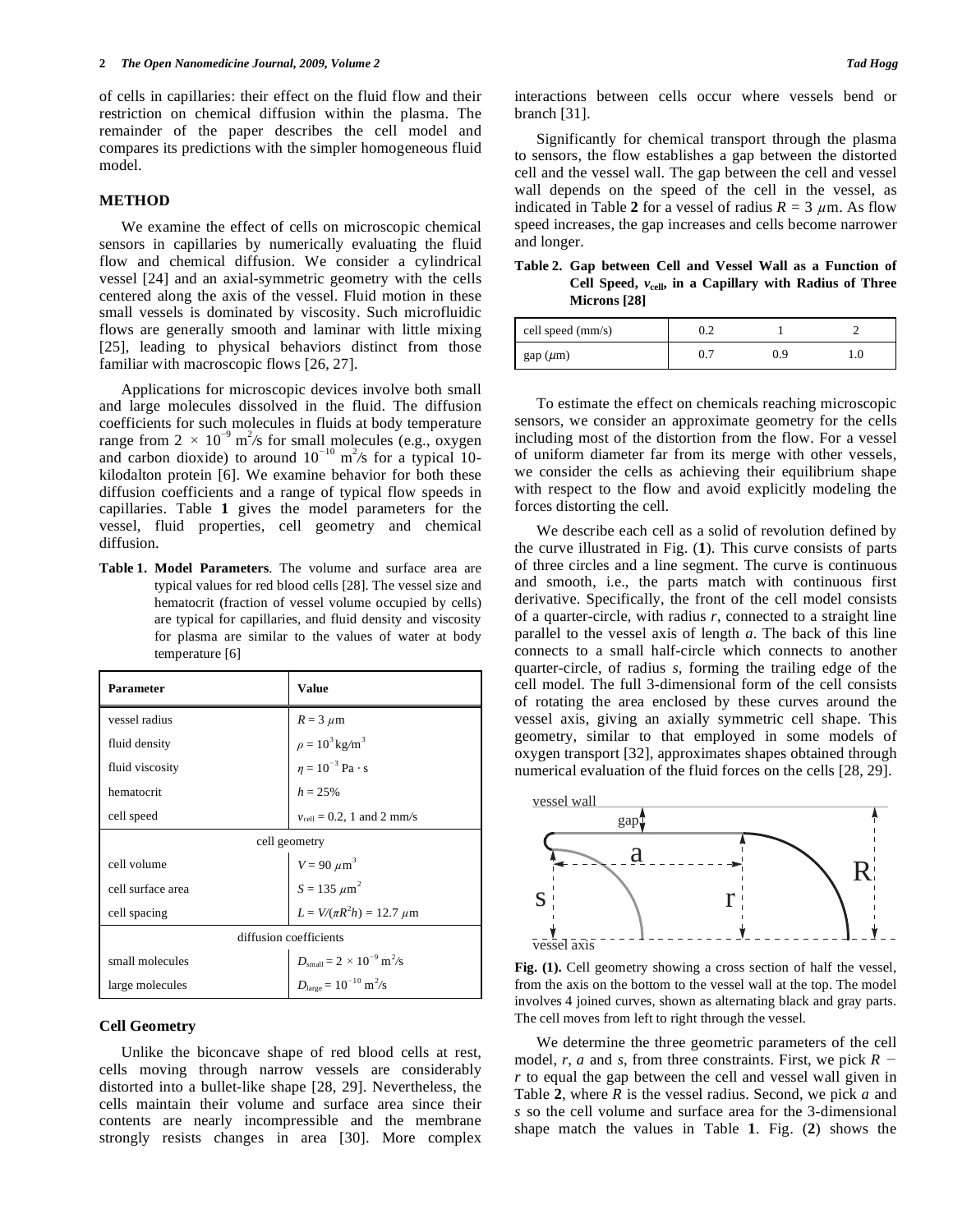resulting cell model shapes for various speeds of the cells through the vessel.



**Fig. (2).** Cell geometries for speeds  $v_{cell} = 0.2$ , 1 and 2mm/s. The figure shows a cross section through the vessel, centered on the vessel axis. The front of each cell is shown in the same location along the vessel, at the right. The cell and fluid move from left to right.

 Cells pass in single file through the capillary. For simplicity, we consider the cells to all have the same size and to be uniformly spaced. The spacing between cells is determined by the hematocrit value, *h*, in capillaries, i.e., the fraction of volume occupied by red blood cells. The hematocrit in capillaries is generally somewhat smaller than in larger vessels. With distance *L* between the fronts of successive cells, as shown in Fig. (**3**), the cells occupy a fraction  $V/(\pi R^2 L)$  of the vessel volume, which corresponds to the hematocrit *h*. Equating these values gives the value of *L*  in Table **1**.

#### **Chemical Sensor**

 For the chemical sensor, we consider two scenarios, with parameters given in Table **3**.

 In the first scenario, appropriate for long term monitoring, the sensor is a group of robots forming a uniform band embedded in the vessel wall [6]. This band geometry maintains axial symmetry. In this scenario, we suppose a chemical is released into the vessel well upstream of the sensor band. Eventually the fluid brings the chemical past the sensor band. Thus the chemical of interest is in the plasma surrounding the cells in the vessel and is brought past the sensor by the blood flow. The main performance question is how much of the chemical in the fluid reaches the sensor for capture rather than being driven past the sensor by the fluid flow.

**Table 3. Parameters for Two Sensing Scenarios.** The sensor size is a design choice commonly considered in studies of microscopic sensors [6, 33], and small enough to pass through even the smallest blood vessels. The source length considered here, for a chemical source on the vessel wall, is comparable to the size of a single cell which provides a challenging detection task for microscopic sensors. The choice of inlet concentration and source flux are discussed in the text.

| Parameter                              | <b>Value</b>                                                         |  |
|----------------------------------------|----------------------------------------------------------------------|--|
| sensor length                          | $\ell = 2 \mu m$                                                     |  |
| scenario 1: sensor band on vessel wall |                                                                      |  |
| inlet concentration                    | $C = 10^{17}$ molecule/m <sup>3</sup>                                |  |
| scenario 2: sensor moving with fluid   |                                                                      |  |
| source length                          |                                                                      |  |
| source flux                            | $\lambda = 10 \ \mu \text{m}$<br>$K = 10^{13} \text{molecule/s/m}^2$ |  |

 The band of sensors around the vessel wall could consist of multiple rings of devices, but for simplicity we consider the most challenging case for chemical detection: the smallest possible size consistent with axial symmetry of a single device length along the length of the vessel, i.e., the band has length  $\ell$  along the vessel and consists of about  $2\pi R/\ell \approx 9$  individual sensors forming the band around the vessel. The sensor band has a total luminal surface area of  $2\pi R \ell = 38 \mu m^2$ .

 Such a sensor band could most readily be constructed from a collection of microscopic devices moving through the circulation and aggregating at a suitable location, e.g., marked by a pattern of chemicals of interest [33]. In this way, individual devices could be small enough to flow through even the smallest capillaries and build a larger aggregate structure on the vessel wall [6].

 In the second sensing scenario, we consider a single sensor flowing in the vessel between two cells and the chemical source is a single cell-sized region on the vessel wall. In this case we take the sensor to be spherical with diameter  $\ell$ , and moving in the center of the vessel, thereby



**Fig. (3).** Cell spacing, using the geometry for speed of 1mm*/*s. The figure shows a cross section through the vessel, centered on the vessel axis. The distance between the front of successive cells is *L*. Cells and fluid move from left to right through the vessel. The upper and lower lines represent the vessel wall. The inlet and outlet boundaries are at the left and right edges of the diagram, respectively, for a finite section of a conceptually infinitely long vessel.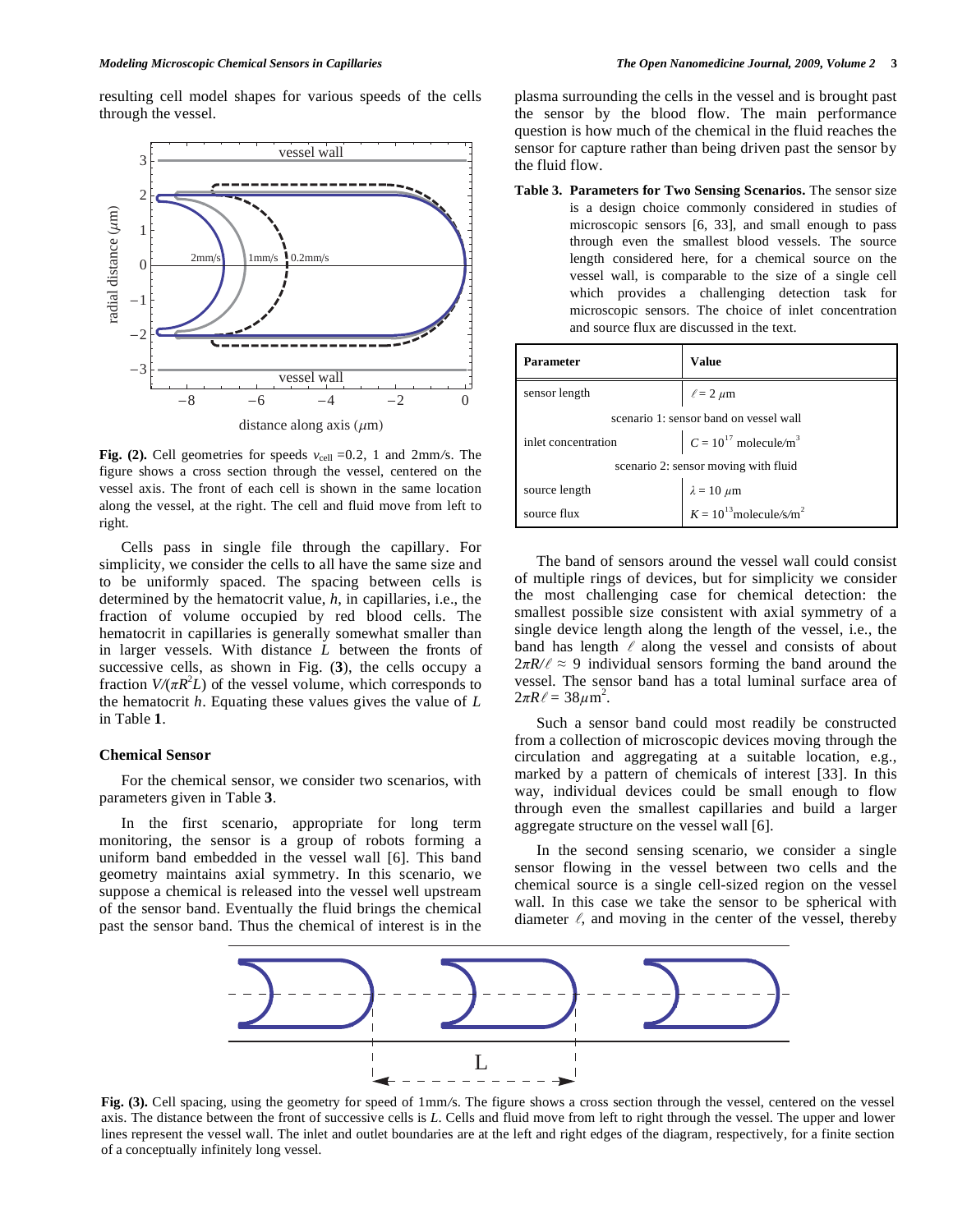maintaining axial symmetry. The specific choice of positioning of the sensor, half-way between the two cells, can be viewed either as an approximation of where it would be moved by the fluid, or as the device having active locomotion to maintain this position with respect to the cells. This model assumes the presence of the sensor makes negligible changes in the shape or positioning of the nearby cells.

 This scenario corresponds to robots patrolling the circulation for chemical events of interest. Thus the performance measure is not only how much chemical the sensor detects but also how much it detects while close to the source. That is, the patrolling function can involve not only detecting the existence of a chemical source but also locating it for possible subsequent operations, such as moving to the source location [33] and releasing drugs at this location [16, 17]. To maintain axial symmetry, we take the source region to be a band around the vessel of length  $\lambda = 10 \mu m$ , thereby testing how quickly the passing sensor can detect the fairly steep concentration gradient produced by chemicals released by a single cell. We take the chemical flux to be uniform throughout this band.

 A remaining question for modeling the chemical transport is whether the chemicals of interest can pass through the cell membrane (e.g., oxygen). As a specific comparison, this paper considers chemicals that do not pass through the cell membrane so their transport relevant for the sensors takes place only in the plasma. In this case the cells introduce two changes to the empty vessel model: changing the fluid flow and confining the chemical to the plasma. In contrast, a model with the chemical passing freely through the cell membranes and interiors would only affect the transport through the change in fluid flow. The numerical model examined here could readily be extended to treat more complex situations such as different transport properties (e.g., diffusion coefficients) within the cells and reactions creating or removing chemicals in the plasma or cell interiors.

 Specific numerical values for the model require specifying the overall chemical concentration. The amount of a chemical in a milliliter of blood plasma relevant for medical diagnostics range from picograms for some proteins to milligrams (e.g., for glucose) [6, 34]. High resolution diagnostics for which microscopic robots would be useful involve the lower concentrations, in particular with robots passing close to the sources of rare chemicals. Near these sources, local concentrations are considerably larger than these measured values in blood samples, which correspond to the chemical diluted through-out the blood volume. For example, suppose a small source released a chemical into a few nearby capillaries. After mixing throughout the full 5 liter blood volume of an adult, the concentration in a typical capillary, of length about a millimeter, dilutes by about a factor of  $10^{11}$ .

 While this wide range of concentrations is significant for the performance of the sensors [15], the range does not affect the comparison between models with and without cells. This is because the flux to the sensor depends linearly on the concentration as specified by a boundary condition, namely the inlet concentration *C* and source flux *K* in the first and second scenarios, respectively. Nevertheless, for

definiteness, we choose specific values for *C* and *K*  corresponding to a typical high-resolution diagnostic task. Other situations, with either higher or lower concentrations, simply proportionally change the sensor flux values reported below. As a definite value for the first scenario, we consider a 10-kilodalton protein with concentration  $2 \times 10^{-9}$  g/cm<sup>3</sup>, which corresponds to  $C = 10^{17}$  molecule/m<sup>3</sup>. A corresponding flux from a single cell producing this concentration in a nearby capillary is around  $K = 10^{13}$ molecule/s/m<sup>2</sup>, which gives a challenging diagnostic task [33]. For a vascular cell with luminal surface area  $300 \mu m^2$ , this value corresponds to producing 3000 molecule/s, or 5  $\times$ 10*-*17 g*/*s, through the cell membrane. We use these values for the two scenarios, summarized in Table **3**.

#### **Numerical Method**

 With the specified geometry of cells and sensors, we solve the partial differential equations for fluid flow and chemical transport numerically using the finite element method [35]. For numerical solution we model a segment of the vessel, as illustrated in Fig. (**3**) except using 10 and 20 cells in the models for the first and second scenario, respectively. In the second scenario, the model also includes the spherical sensor half-way between the middle two cells.

 The Navier-Stokes equation governs the fluid flow [36]. For a periodic array of cells shown in Fig. (**3**) we specify the speed  $v_{cell}$  at which the cells move through the vessel. A convenient numerical method is using a frame of reference moving with the cells [32, 37], analogous to the view from a camera moving at speed  $v_{cell}$ . In this moving reference frame, the cells are stationary while the vessel wall moves backwards. This means the fluid flow does not change with time and we compute a steady-state solution for the flow throughout the vessel in the moving reference frame.

 The fluid boundary conditions are zero velocity ("no slip") on the boundaries of the cells and moving backwards with speed  $-v_{cell}$  along the vessel wall. As part of the numerical solution, we find the pressure difference giving no net force on the cell in the center of the modeled vessel region. This pressure difference corresponds to the fluid pushing the cells through the vessel with a steady speed  $v_{cell}$ .

 For chemicals in the fluid, the concentration *c* is governed by the diffusion equation [38]

$$
\frac{\partial c}{\partial t} = -\nabla \cdot \mathbf{F} \tag{1}
$$

where  $\mathbf{F} = -D\nabla c + \mathbf{v}c$  is the chemical flux, i.e., the rate at which molecules pass through a unit area, and **v** is the fluid velocity vector determined from the solution of the Navier-Stokes equation. The first term in the flux is diffusion, which acts to reduce concentration gradients, and the second term is motion of the chemical due to the movement of the fluid in which the chemical is dissolved.

 As boundary conditions for the diffusion equation, we take the cells and vessel wall to be insulating, i.e., no chemical crosses those boundaries. Sufficiently far from the sensor, diffusion makes the concentration uniform throughout the vessel. In our case, far upstream from the sensor we have a known concentration at the inlet to the modeled vessel segment, described below for the two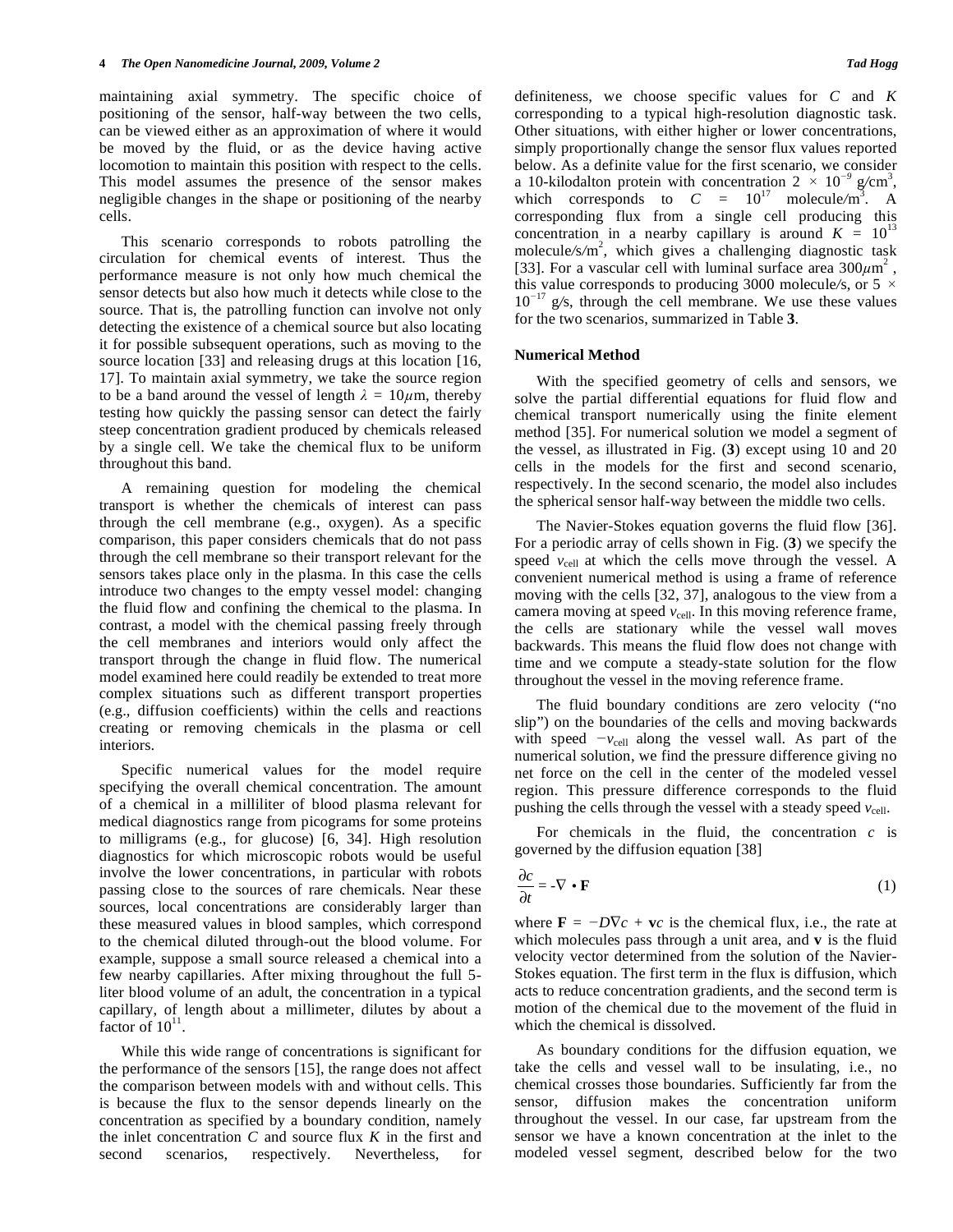scenarios. Far downstream, the concentration is again uniform but its value depends on how much of the chemical is absorbed by the sensor. Thus the downstream concentration is not known a priori, and we use instead a convective boundary condition at the outlet, i.e., taking  $\nabla c$  $=0$ , corresponding to a uniform concentration throughout the vessel far downstream of the sensor.

 The boundary conditions for the sensor and vessel inlet depend on the scenario, as does the initial condition for concentration in the vessel.

 A natural boundary condition for the sensor is zero concentration, corresponding to a completely absorbing sensor. This gives the maximum rate the sensor could detect chemicals and is suitable for low concentration conditions where the sensor is diffusion-limited [39]. This will generally be the situation for detecting chemicals with low concentrations. We use this zero-concentration boundary condition for the second scenario, with the sensor moving with the fluid.

 However in the first scenario, with the sensor band moving backwards with the wall, instead of a zero concentration boundary condition for the sensor and a zero flux condition on the rest of the wall, a simpler numerical approach is a time-dependent flux boundary condition for the entire wall, shown in Fig. (**4**). That is, at time *t*, when the sensor has moved a distance  $-v_{cell}t$  from its initial location on the wall, we take flux to be *kc* along the sensor and zero elsewhere on the wall, smoothed over a short distance, 0*.*2  $\mu$ m, to avoid discontinuity in the numerical solution. We pick *k* large enough so the concentration along the sensor is very small, but not so large as to introduce numerical instabilities. In our case,  $k = 1$ m/s is sufficient to make the concentration at the sensor less than  $10^{-4}C$  where *C* is the inlet concentration. Thus this procedure approximately models a fully absorbing sensor.

 In the first scenario, we model the flow bringing the chemical to the sensor from the upstream source with an initial zero concentration in the vessel segment near the source and a constant concentration *C* at the inlet. We numerically solve the model from this initial state until the flux reaching the vessel outlet stabilizes. At this point the flux reaching the sensor becomes nearly periodic in time, with period  $L/v_{cell}$  corresponding to the passage of one cell.

 In the second scenario, we take the chemical source band on the vessel wall to produce the chemical with a uniform flux *K*. We solve this model in the reference frame moving with the cells, so the source on the wall moves backwards past the cells and sensor. As illustrated in Fig. (**4**), we model this behavior with a time-dependent boundary condition with flux *K* at the location of the source and zero elsewhere on the vessel wall, smoothed over a short distance, 0.2  $\mu$ m. The inlet has zero concentration.

 For the initial concentration, when the source is well downstream of the sensor, all the chemical released by the source is swept downstream. Thus the concentration upstream of the source is zero and downstream the flow must contain the entire production of the source. The source produces chemical at a rate  $2\pi R\lambda K$ . If the concentration far downstream is *C*, all of which is in the plasma, which occupies volume fraction  $1 - h$  of the vessel, then the fluid moves chemical at a rate  $C \pi R^2 v_{cell} (1 - h)$ . Equating these expressions gives the initial downstream concentration of *C*   $=2\lambda K/(Rv_{\text{cell}}(1-h))$ . In the simpler model without cells, the plasma fills the whole vessel so *h* =0 in this expression for the downstream concentration in that case. As initial condition, we take a smooth transition, over a distance of  $10\mu$ m, between 0 and this value of C at the initial location of the source. We start the numerical solution with the source well downstream of the sensor, so the precise form of this initial concentration has little effect on the behavior of the sensor by the time it passes the source.

#### **RESULTS**

 We compare the sensor performance in the two scenarios for the models with and without cells using the parameters of Table **1**. The numerical solutions give the rate the sensors absorb the chemical. For the evenly spaced cells with identical geometry considered here, the fluid flow is independent of time and periodic, with period *L*, along the length of the vessel. In the reference frame moving with the cells, the fluid circulates between the cells, moving away from the front of the cell along the vessel axis and toward the front of the cell near the vessel wall.

#### **Sensor Band on Vessel Wall**

 In the first scenario, the chemical continually enters the vessel inlet and some reaches the sensor on the wall. The



**Fig. (4).** Time-dependent boundary condition. In the moving reference frame, the cells have fixed locations and the vessel wall moves backwards with speed *v*<sub>cell</sub>. The boundary condition for the chemical on the vessel wall specifies the flux, which is zero everywhere except along along a small segment of length *d* which, at time *t*, has moved a distance  $v_{cell}$  from its initial location. Along this segment the flux *F* depends on the scenario. In the first scenario, the segment is the sensor, with  $d = \ell$  and flux  $F = kc$  into the sensor. In the second scenario, the segment is the chemical source, with  $d = \lambda$  and flux  $F = K$  into the vessel.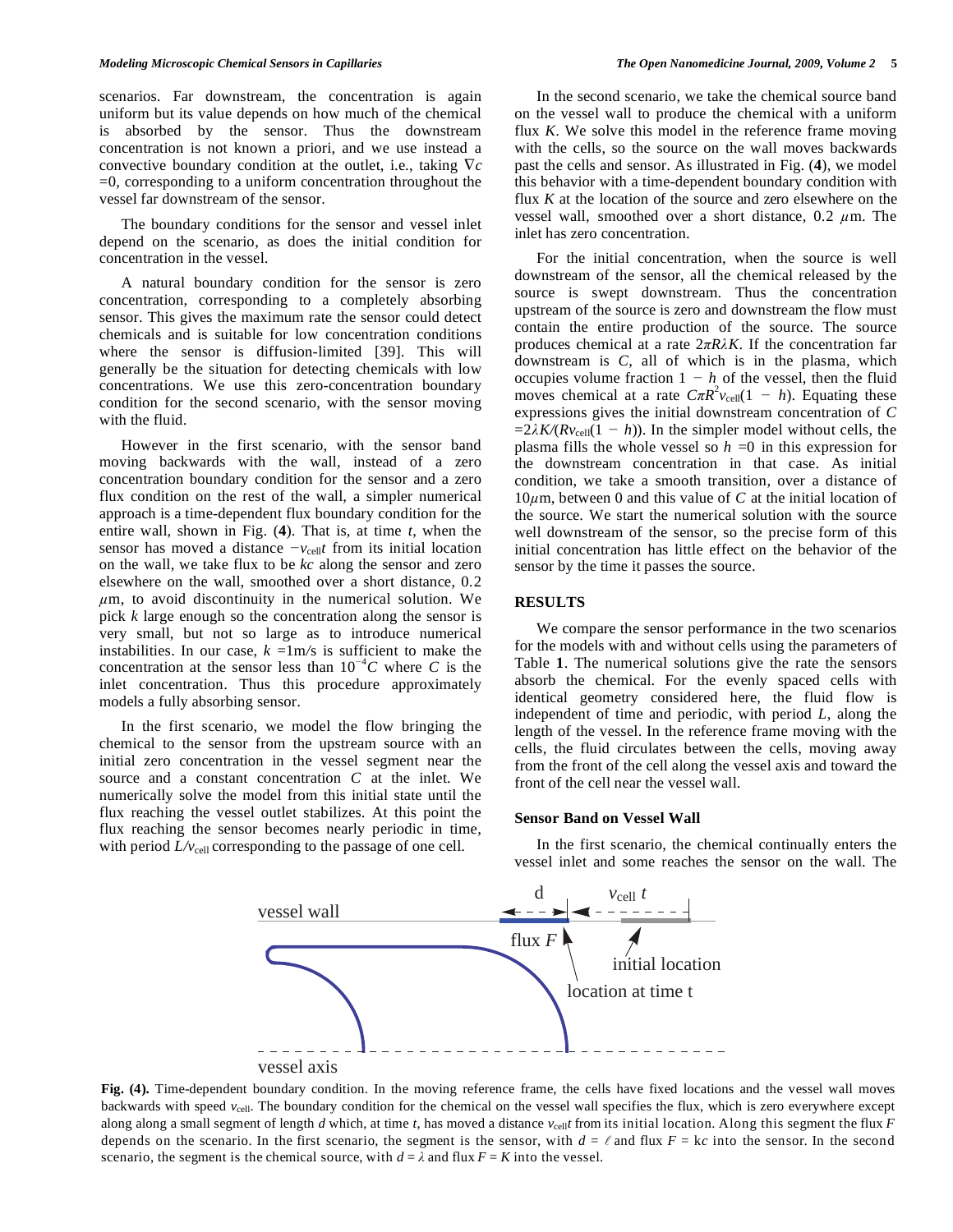flux to the sensor is nearly periodic in time: in each time interval  $L/v_{cell}$  the cells move along the vessel by one cell spacing, i.e, distance *L*, relative to the sensor band. After this shift, the geometry, fluid flow, concentration and hence the flux to the sensor are the same as before.

 Fig. (**5**) shows how the sensor band absorbs the chemical primarily from the layer of fluid near the wall. Supplementary file 1 is an animated version of this figure. Comparing the different flow speeds and diffusion coefficients in Table **4** shows the sensor captures more chemical at faster speeds, though a decreasing fraction of the total inlet flux, which grows linearly with the fluid speed. The values in the two models, with and without cells, are comparable, indicating the simpler "empty vessel" model is a reasonable approximation.



**Fig. (5). Sensor on the vessel wall**. Concentration around three cells passing the sensor band on the vessel wall. Geometry is as in Fig.  $(3)$ . Concentration ranges from 0 (dark blue) to  $10^{17}$ molecule/m<sup>3</sup> (red). The black lines along the vessel wall mark the location of the sensor at this time, with length  $\ell = 2\mu m$ . The cells and fluid move from left to right. Cell speed is  $v_{cell} = 1$ mm/s and diffusion coefficient is  $D<sub>large</sub>$ .

**Table 4. Behavior of the Sensor Band on the Vessel Wall** 

| cell speed (mm/s)             | 0.2  | 1    | $\mathfrak{D}$ |
|-------------------------------|------|------|----------------|
| maximum force $(pN)$          | 10.2 | 51   | 102            |
| without cells                 | 10.0 | 50   | 100            |
| large molecules               |      |      |                |
| average count rate $(s^{-1})$ | 260  | 570  | 800            |
| without cells                 | 310  | 590  | 760            |
| small molecules               |      |      |                |
| average count rate $(s^{-1})$ | 490  | 1700 | 3700           |
| without cells                 | 560  | 2500 | 4200           |

 For comparison, an absorbing sphere of radius *r* in a region with a chemical with diffusion coefficient *D* and concentration *C* far from the sphere, absorbs the chemical at a rate [38].

# $4\pi DaC$  (2)

Thus a sphere whose surface area is the same as that of the sensor band, i.e.,  $2\pi R\ell$ , absorbs at a rate 200 molecule/s when the chemical has diffusion coefficient  $D<sub>large</sub>$  and concentration *C* of Table **3**.

 For sensors attached to the vessel wall, an important question is the force required to remain attached to the wall. Fig. (**6**) shows how the shear force on the sensor band varies as cells pass, and compares with the force in the corresponding empty vessel model. In the empty vessel, the flow in a pipe of radius *R* gives shear force per unit area on the wall of  $4\nu\eta/R$  where *v* is the average speed along the vessel, which we take equal to  $v_{cell}$  for this comparison. Multiplying by the surface area of the sensor band,  $2\pi R\ell$ ,

gives the force on the sensor band in the empty vessel. We see the forces in the two models are comparable, so the empty vessel model gives a useful guideline. Moreover, as seen in Fig. (**6**) the force varies noticeably, by about 25%, as the cell passes, which could be detected with sensors for fluid shear [40].



**Fig. (6).** Shear force, in piconewtons, on the sensor band as a function of its position with respect to a passing cell for  $v_{cell}$ =1mm*/*s. The dashed line shows the force in the empty vessel model. The inset shows the position of the sensor band with respect to the passing cell at two points on the plot, indicated by the arrows. The total distance shown along the *x*-axis in the figure corresponds to the cell spacing *L* of Table **1**.

### **Sensor Moving with the Fluid**

 For the chemical source on the vessel wall, the fluid flow pushes the concentration downstream from the source. Thus the sensor encounters no flux until it reaches and passes the source. As the sensor moves far downstream of the source it continues to encounter the chemical, diluted throughout the vessel, that was released by the source while it was far downstream of the sensor.

 Fig. (**7**) shows one example of how the cells trap the chemical near the vessel wall for a short distance when the diffusion constant is relatively small. However, the subsequent fluid flow and diffusion bring significant flux to the sensor. Supplementary file 2 is an animated version of this figure. Fig. (**8**) shows how the flux to the sensor varies with its distance past the source for the low and high diffusion cases. Low diffusion, i.e., for large molecules,



**Fig. (7). Sensor moving with the fluid.** Concentration around three cells and the sensor shortly after it passes the chemical source. Geometry is as in Fig. (**3**) with the addition of the sensor, indicated as the small white circle between the center and rightmost cells. Concentration ranges from 0 (dark blue) to  $2.5 \times 10^{17}$ molecule/m<sup>3</sup> (red). The black lines along the vessel wall mark the location of the source at this time, with length  $\lambda = 10 \mu m$ . The cells, sensor and fluid move from left to right. Cell speed is  $v_{\text{cell}} = 1$  mm/s and diffusion coefficient is  $D_{\text{large}}$ .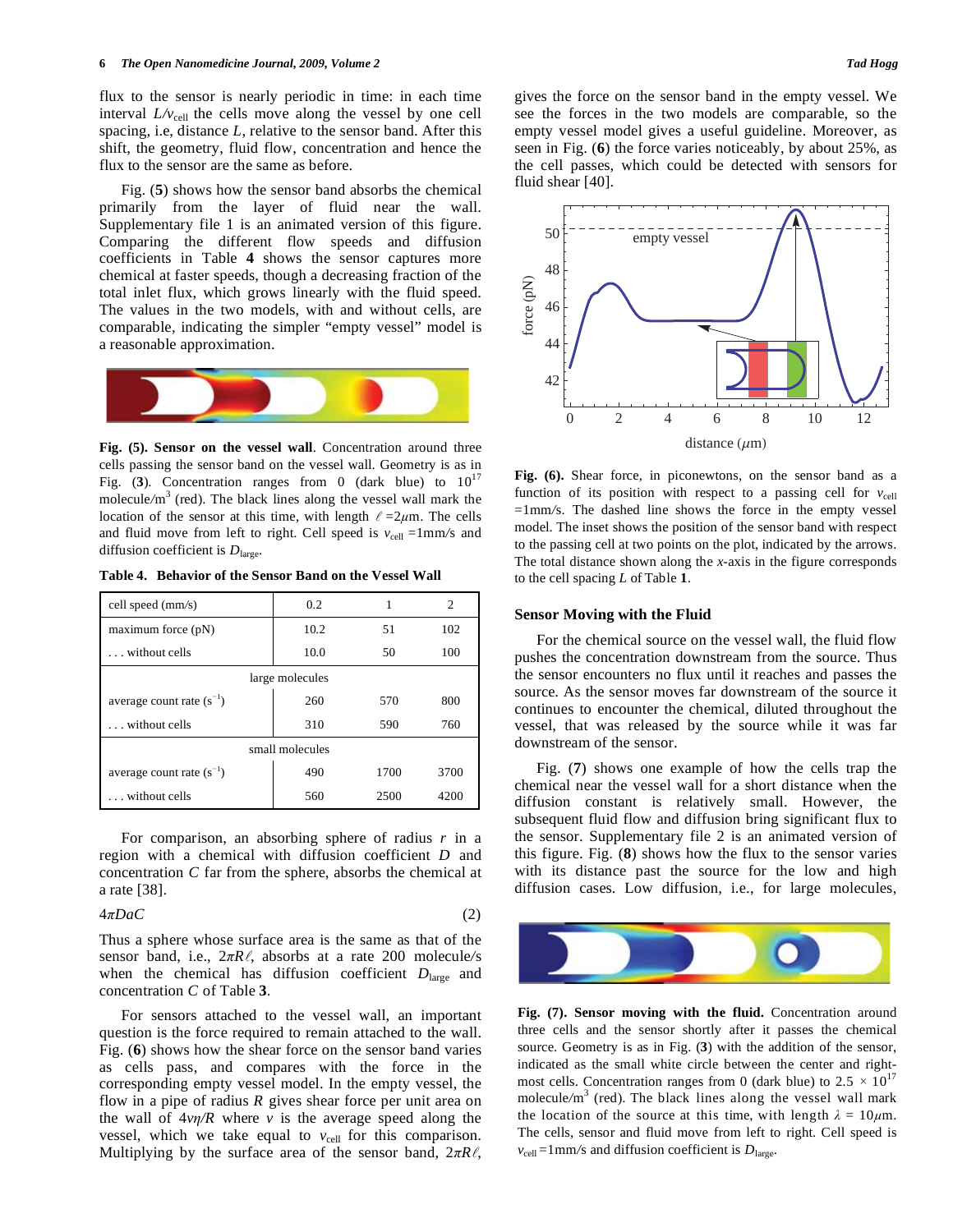

**Fig. (8).** Flux to the sensor as a function of distance the center of the sensor is downstream of the center of the source. The solid and dashed curves are with and without cells in the vessel, respectively. (a) large molecules ( $D<sub>large</sub>$  diffusion coefficient); (b) small molecules ( $D<sub>small</sub>$ diffusion coefficient). The gray bands show the range of distances where the center of the sensor overlaps with the source, i.e., where the sensor could reach the source by moving radially to the vessel wall.

leads to detection further downstream of the sensor. Fig. (**8**) also compares the behavior with the model without the cells. The model without cells somewhat overestimates the flux to the sensor, with a maximum closer to the source when diffusion constant is small. These differences are rather modest, indicating the simpler model is adequate for estimating sensing behavior.

 Two quantitative summary measures of sensor performance are the maximum rate at which the sensor absorbs molecules at it passes the source, and the number absorbed while the sensor is relatively near the source. As an example for the latter measure, we give the value when the center of the sensor is within  $20\mu m$  of the source, i.e., for distances in Fig. (8) ranging from  $-25$  to  $+25\mu$ m. The counts while the sensor is near the source indicate how well the sensor can detect the source while it is still relatively nearby. Table **5** gives these values for the different cell speeds and chemical diffusion coefficients, comparing with and without cells in the vessel. The values differ by only about 20%, indicating models based on empty vessels capture the main behavior of the sensors. Increasing flow

**Table 5. Behavior of the Spherical Sensor Moving with the Fluid Past the Chemical Source on the vEssel Wall** 

| cell speed (mm/s)             | 0.2  | 1    | $\mathcal{D}_{\mathcal{L}}$ |  |
|-------------------------------|------|------|-----------------------------|--|
| large molecules               |      |      |                             |  |
| maximum count rate $(s^{-1})$ | 900  | 250  | 130                         |  |
| without cells                 | 1000 | 280  | 150                         |  |
| counts while near source      | 25   | 5.2  | 2.7                         |  |
| without cells                 | 33   | 6.4  | 3.3                         |  |
| small molecules               |      |      |                             |  |
| maximum count rate $(s^{-1})$ | 3000 | 2000 | 1500                        |  |
| without cells                 | 3500 | 2300 | 1600                        |  |
| counts while near source      | 140  | 45   | 27                          |  |
| without cells                 | 170  | 58   | 33                          |  |

speed reduces the counts for the sensor, both because the sensor moves through the high-concentration region near the source more rapidly and also because the count rate itself decreases. Thus at higher speeds, more of the chemical moves downstream past the sensor. This is less of an issue for small molecules, with higher diffusion coefficients.

 For comparison, the flux produced by the source is  $2\pi R\lambda K \approx 1900$  molecule/s. This is an upper bound on the *steady-state* flux to the sensor, i.e., if the sensor captures all the chemical produced by the source. The actual values of Table **5** are well below this rate, except for short periods of time with the lower speeds and high diffusion coefficient.

 As another comparison, Eq. (2) gives the flux to a sphere of radius */*2 for a chemical with diffusion coefficient *D*large and concentration far from the sphere equal to the initial downstream concentration for  $v_{cell} =1$ mm/s as 100 molecule*/*s.

#### **DISCUSSION**

 In summary, for the two sensing scenarios examined, the simpler model of a vessel without cells gives similar performance estimates as the model with the cells. Neither the change in fluid flow nor confinement of the chemical significantly alter sensor performance. Thus the simpler model is sufficient for design studies of microscopic chemical sensors operating within capillaries. Such studies are relevant both for diagnostics, where the devices attempt to detect specific chemicals, and for power generation where the devices use chemicals in blood plasma as a power source. More broadly, medical applications of these devices involve a variety of performance issues, including sensing, communication, power, and treatments, both individually and in aggregates [6]. Quantitative evaluation of the systemlevel performance requires modeling physical interactions of large numbers of the devices. The results of this paper indicate the modeling of transport within vessels can be simplified by ignoring detailed behavior of the cells while maintaining reasonable accuracy. This simplification greatly extends the computationally feasible range of modeling questions that can be addressed.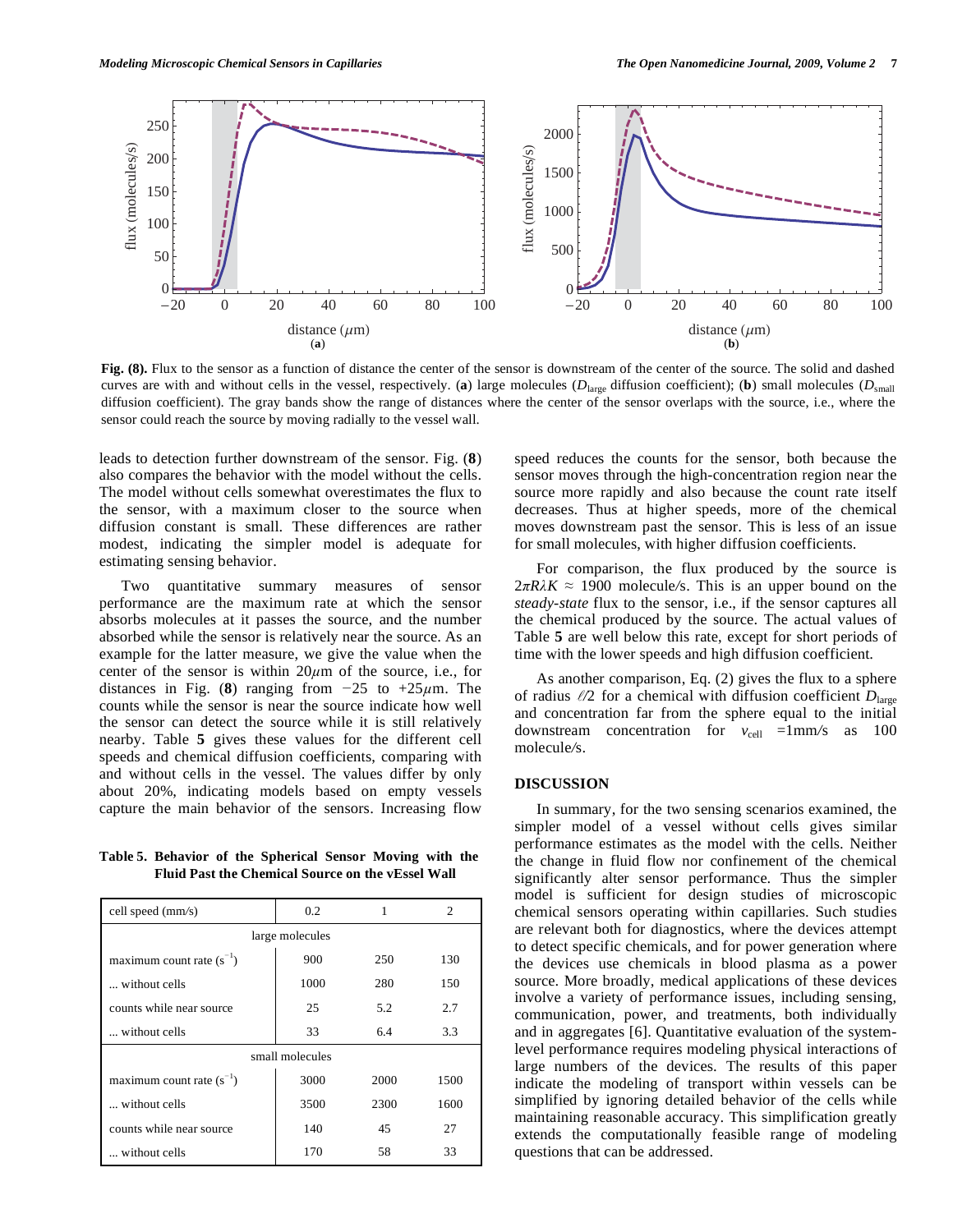On the other hand, the model with the cells allows evaluating additional aspects of the robots' environment related to the nearby cells. In particular, the variation in flux and forces with the cells show the sensor band on the vessel wall could estimate the rate of passing cells from variations in the counts as well as changes in the fluid shear on devices equipped with flow sensors [40]. From such measurements, the devices could estimate the local hematocrit of the vessel.

 The model considers red blood cells of uniform size and spacing. This approach ignores other components of blood, particularly the smaller platelets and the much larger white blood cells, which are much less common than red cells. The model also does not include variation in size and spacing of the red cells, changes in vessel diameter and effects on the flow at branching vessels. Moreover, the distorted cell shapes and vessel walls are taken to be rigid, so the model does not account for any additional changes in cell shape or distortions of the vessel wall as cells move. The model for the first scenario treats the sensor band as being flush with the vessel wall. If instead the sensors extend significantly into the vessel, they will alter the flow and cell shapes. The sensors will experience an additional force due to the pressure difference between their upstream and downstream edges, in both the models, i.e., with and without cells.

 As a caveat in interpreting these results, this model is a continuum approximation to a discrete process of individual molecule detections. For macroscopic systems, the number of molecules involved is so large that this approximation accurately represents the detection rates. However, for microscopic sensors, and particularly at low concentrations, the number of molecules involved is relatively small and statistical fluctuations in the actual count become significant (even assuming the sensor itself makes no errors in capturing or identifying the molecules that reach it via diffusion). The continuum approximation gives the average rate of a Poisson process for the counts, with fluctuations proportional to the square root of the number. These fluctuations are a significant source of noise for microscopic sensors, and limit their ability to discriminate chemical sources of interest from background concentration from other sources [15].

 Moreover, we consider the chemical as arising only from the source of interest. In practice, there will be background concentrations of the chemical and the sensing task will need to distinguish high concentrations over small distances from a lower but pervasive background concentration. Thus the sensors' detection algorithm must handle statistical fluctuations from the background concentration occasionally appearing to indicate a high localized concentration [15].

 Extensions of this model of microscopic devices interacting with cells in capillaries could address other scenarios. Examples include chemicals released by the red blood cells (such as oxygen), branching and changes in size of vessel in which the numerical method must include changes to cell shape [37] and forces on the cells. The last case is relevant for safety by evaluating whether the force groups of sensors impose on passing cells could damage the cells. The model is also relevant for drug delivery tasks targeted to the bloodstream or its components, and could include diffusion of these chemicals out of the capillary to surrounding tissues [23]. Another scenario is the detection of a transient chemical source rather than a steady-state sources

considered here. In this case, the time history of the transient may be of interest. The model including cells could determine how cells in the fluid alter that history as observed by the sensor as an additional check on the adequacy of the simpler model without cells.

 More generally, this work illustrates how models originally developed to study transport properties in small vessels extend to engineering design studies of the behaviors and environments of microscopic robots. By characterizing chemical detection rates and locations, these models provide constraints on the performance of individual devices and suggestions for control strategies to enable robust, rapid task performance of medical tasks by large groups of robots.

#### **ACKNOWLEDGEMENTS**

I thank R. Freitas Jr. for helpful discussions.

#### **SUPPLEMENTARY MATERIAL**

 This article is also acompained by supplementary material and it can be viewed at www.bentham.org/open/ tomni.

#### **REFERENCES**

- [1] Morris K. Macrodoctor, come meet the nanodoctors. The Lancet 2001; 10; 357: 778.
- [2] NIH. National Institutes of Health Roadmap: Nanomedicine; 2003. Available at nihroadmap.nih.gov/nanomedicine/index.asp.
- [3] Keszler BL, Majoros IJ, Baker JR. Molecular Engineering in nanotechnology: structure and composition of multifunctional devices for medical application. In Proc. of the Ninth Foresight Conference on Molecular Nanotechnology; 2001.
- [4] Vo-Dinh T, Kasili P, Wabuyele M. Nanoprobes and Nanobiosensors for monitoring and imaging individual living cells. nanomedicine: Nanotechnology, Biology, and Medicine 2006; 2: 22-30.
- [5] Allen TM, Cullis PR. Drug delivery systems: Entering the mainstream. Science 2004; 303: 1818-22.
- [6] Freitas RA Jr. Nanomedicine. vol. I: Basic capabilities. georgetown, TX: Landes Bioscience, 1999; Available at www.nanomedicine.com/NMI.htm.
- [7] Barreiro A, Rurali R, Hernández ER, Moser J, Pichler T, Forró L, Bachtold A. Subnanometer motion of cargos driven by thermal gradients along carbon nanotubes. Science 2008; 320: 775-8.
- [8] Collier CP, Wong EW, Belohradsky M, Raymo FM, Stoddart JF, Kuekes PJ, Williams RS, Heath JR. Electronically configurable molecular-based logic gates. Science 1999; 285: 391-4.
- [9] Craighead HG. Nanoelectromechanical systems. Science 2000; 290: 1532-1535.
- [10] Howard J. Molecular motors: Structural adaptations to cellular functions. Nature 1997; 389: 561-7.
- [11] Fritz J, Baller MK, Lang HP, Rothuizen H, Vettiger P, Meyer E, Güntherodt, Gerber C, Gimzewski JK. Translating biomolecular recognition into nanomechanics. Science 2000; 288: 316-8.
- [12] Montemagno C, Bach and G. constructing nanomechanical devices powered by biomolecular motors. Nanotechnology 1999; 10: 225- 31.
- [13] In Wang SY, Williams RS, eds. Special issue of *Applied Physics A*. Nanoelectronics. vol. 80. New York: Springer; 2005.
- [14] Berg HC, Purcell EM. Physics of chemoreception. Biophys J 1977; 20: 193-219.
- [15] Hogg T, Kuekes PJ. Mobile microscopic sensors for highresolution *in vivo* diagnostics. Nanomedicine: Nanotechnology, Biology, and Medicine 2006; 2: 239-47.
- [16] Li H, Tan J, Zhang M. Dynamics modeling and analysis of a swimming microrobot for controlled drug delivery. In Proc. of the IEEE Intl. Conf. on Robotics and Automation (ICRA2006); 2006. p. 1768-73.